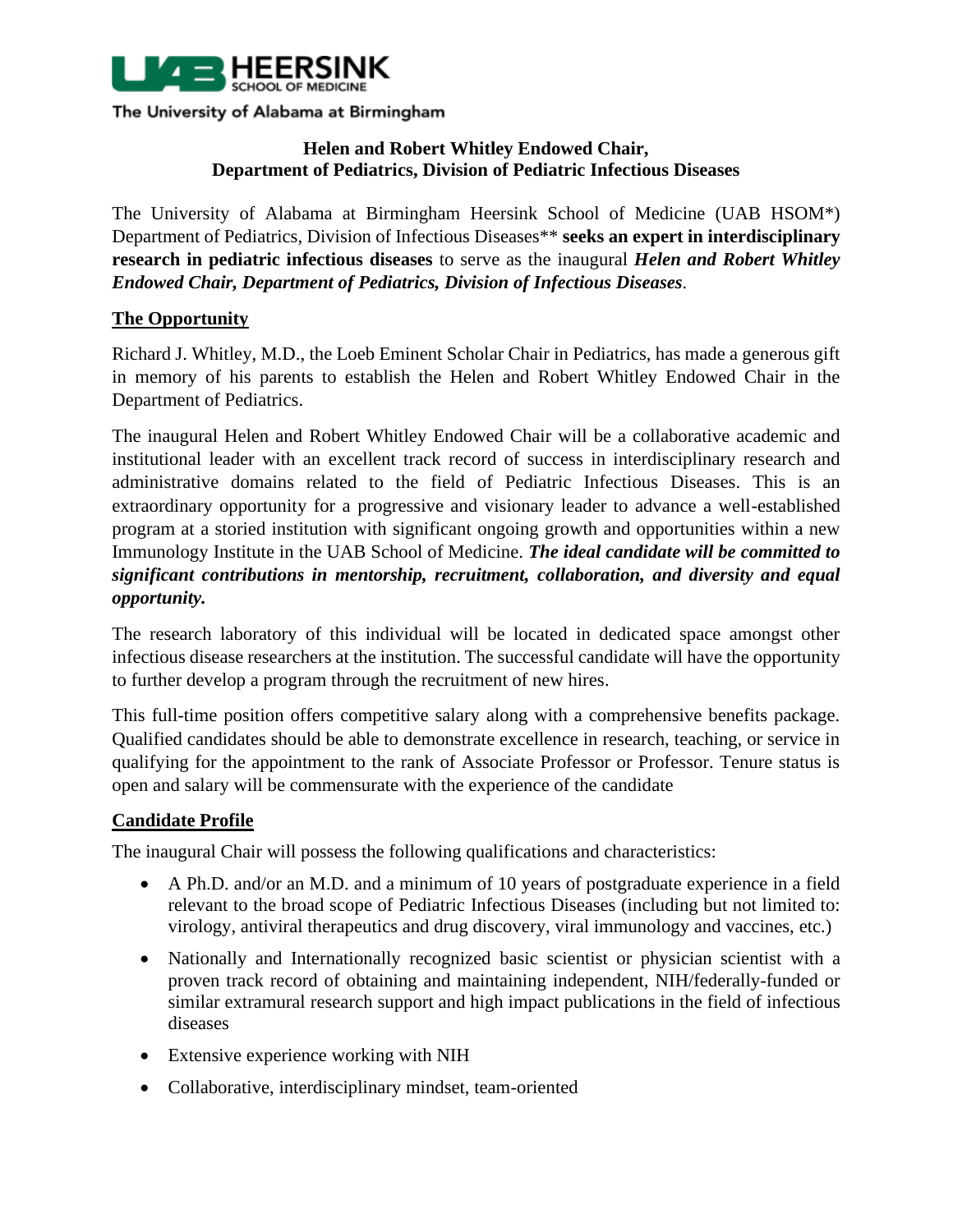

• High level interpersonal skills

# **About the Division of Pediatric Infectious Diseases**

The Division of Pediatric Infectious Diseases has a longstanding, internationally renowned record in viral research, primarily the study of herpesvirus infections and antiviral therapeutics, from bench to bedside. Research programs of scientists in the Division include molecular virology and host-virus interactions, viral epidemiology and diagnostics, in vitro and in vivo assessments of novel antiviral agents, investigations of mechanisms of antiviral resistance, and the development and conduct of large international clinical trials of antiviral therapies for rare viral diseases. Collaborating with neuroscientists at UAB, Division scientists also have developed and evaluated genetically engineered herpes simplex virus for the treatment of brain tumors. And in close partnership with Southern Research, the Division guides a robust drug discovery program that most recently is notable for the discovery of remdesivir's activity against coronavirus, leading to the worldwide evaluation of this new antiviral drug for the SARS-CoV-2 pandemic. There are nine physician researchers and three PhDs in the Division, with approximately \$14 million annually in NIH and CDC funding. Division researchers lead four national and international networks of clinical collaborators on bench-to-bedside-to-bench research that has resulted in 13 drug indications and label changes.

Additionally, ongoing virology research collaborative opportunities in other departments and schools at UAB involve molecular virology, virus/host interactions, virus/microbiome interactions, structural virology, and host immunity. Specific clinical and translational projects in the United States and global sites focus on COVID-19, influenza, RSV and other respiratory viruses CMV, HCV, HBV, HPV, and HIV.

The UAB Department of Pediatrics, Division of Infectious Diseases has nationally recognized expertise and firmly established multidisciplinary programs. This position will provide opportunities for growth of divisional programs, as well as opportunities for collaborations with other distinguished programs within UAB.

# **About UAB**

UAB Heersink SOM\*\* is a multi-campus medical school with its main campus in Birmingham and three regional campuses in Huntsville, Montgomery, and Tuscaloosa. With more than 1,700 full-time faculty and almost 2,000 medical and graduate students, the Heersink SOM ranks 21st nationally in NIH research funding and in the top 8 for all public institutions. Three departments within the Heersink SOM are ranked in the top 10 for NIH funding in 2021: Dermatology - #2; Microbiology - #9; Biomedical Engineering - #10.

UAB currently is experiencing major and sustained investment and growth, due to both its exceptional research faculty and its culture of collaboration. UAB, through concerted and strategic investments in its clinical and research enterprise, has undergone an amazing transformation in the past five years and has strengthened its status and reputation as a leader in medical training, biomedical discovery, innovation, and patient care.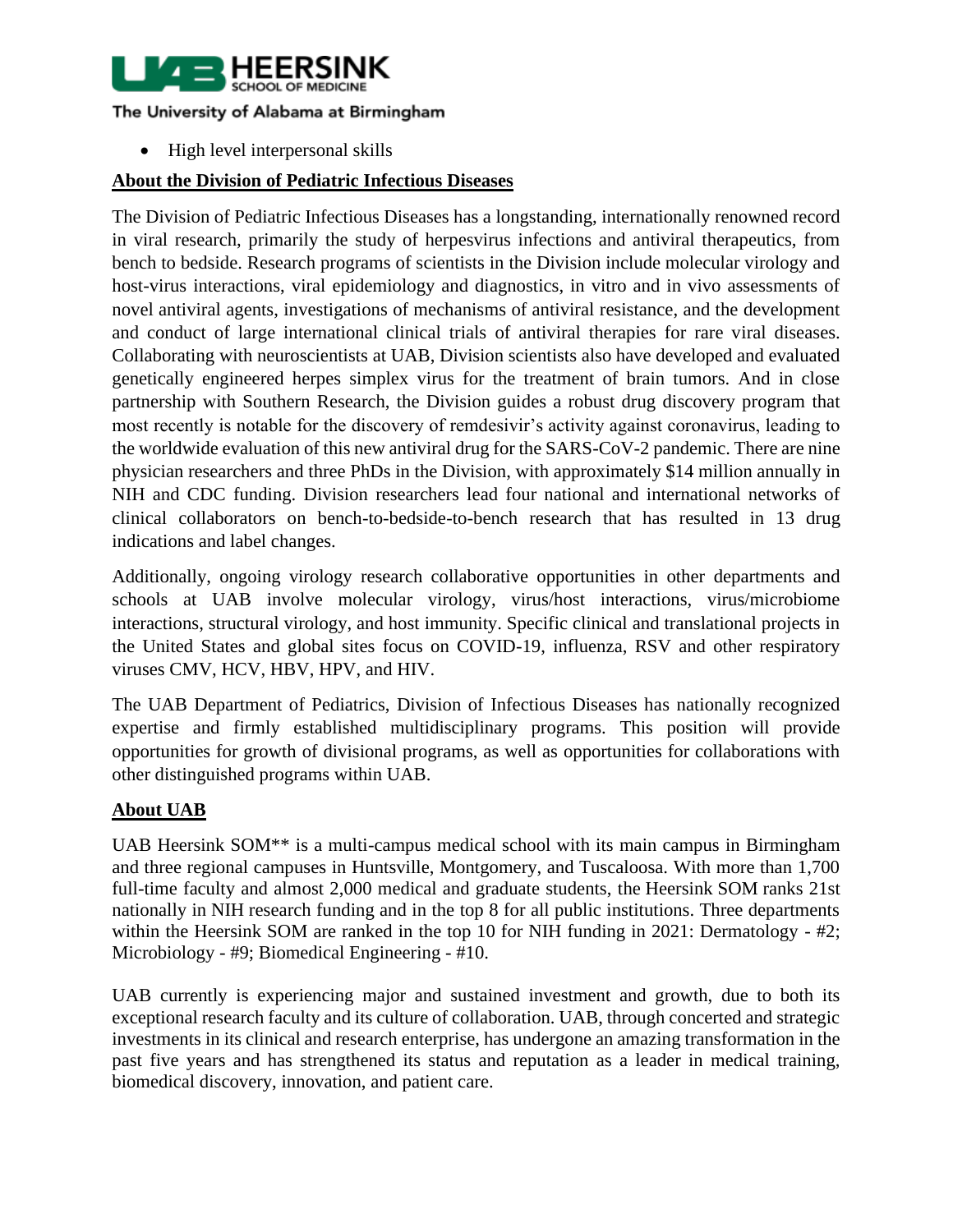

UAB has been named the Best Large Employer by Forbes in 2021 and is ranked #4 for diversity. Driven by an intensely collaborative and entrepreneurial character, UAB is one of the leading economic engines of the State, with a nearly \$4 billion budget and a statewide economic impact exceeding \$7 billion annually. UAB is Alabama's largest employer with more than 23,000 employees; it supports more than 64,000 jobs statewide. UAB received nearly \$849 million in research gratns and extramural awards for the 12-month period ending Sept. 30, 2021.

UAB is an Equal Opportunity/Affirmative Action Employer committed to fostering a diverse, equitable and family-friendly environment in which all faculty and staff can excel and achieve work/life balance irrespective of, race, national origin, age, genetic or family medical history, gender, faith, gender identity and expression as well as sexual orientation. UAB also encourages applications from individuals with disabilities and veterans.

UAB Heersink SOM is located in Birmingham, Alabama\*\*\*. Relocation to the Birmingham area is required for this role.

# **Nomination and Application Procedure**

The UABSOM welcomes inquiries, nominations, and applications. To receive full consideration, interested individuals should electronically submit a Curriculum Vitae and a letter of interest. The letter of interest is a brief cover letter detailing your experience and key achievements related to this position and your thoughts on how you see yourself contributing to the programs and responsibilities described in this position specification. Letters should be addressed to the UAB Search Committee and submitted through the online portal. Materials will be reviewed immediately and will continue to be reviewed until the position is filled. All inquiries should be sent to Josh Carter, Ph.D., Executive Director for UABSOM Strategic Leadership Recruitment by emailing [mcarter1@uab.edu.](mailto:mcarter1@uab.edu)

Relocation to the Birmingham, Alabama\*\*\* area is required for this role.

**To apply, please visit:** <https://uab.peopleadmin.com/postings/7529>

*\*For more information about UAB SOM, please visit:<https://www.uab.edu/medicine/home/>*

*\*\*For more information about the UAB Department of Pediatrics, Division of Pediatric Infectious Diseases visit:<https://www.uab.edu/medicine/peds/infectious-diseases>*

> *\*\*\*For more information about Birmingham, please visit: <https://www.uab.edu/medicine/home/about/birmingham>*

**UAB is an Equal Opportunity/Affirmative Action Employer committed to fostering a diverse, equitable and family-friendly environment in which all faculty and staff can excel and achieve work/life balance irrespective of, race, national origin, age, genetic or family medical history, gender, faith, gender identity and expression as well as sexual orientation. UAB also encourages applications from individuals with disabilities and veterans. Physicians and other clinical faculty candidates who will be employed by the University of Alabama Health Services Foundation (UAHSF) or other UAB Medicine entities, must successfully complete a pre-employment**